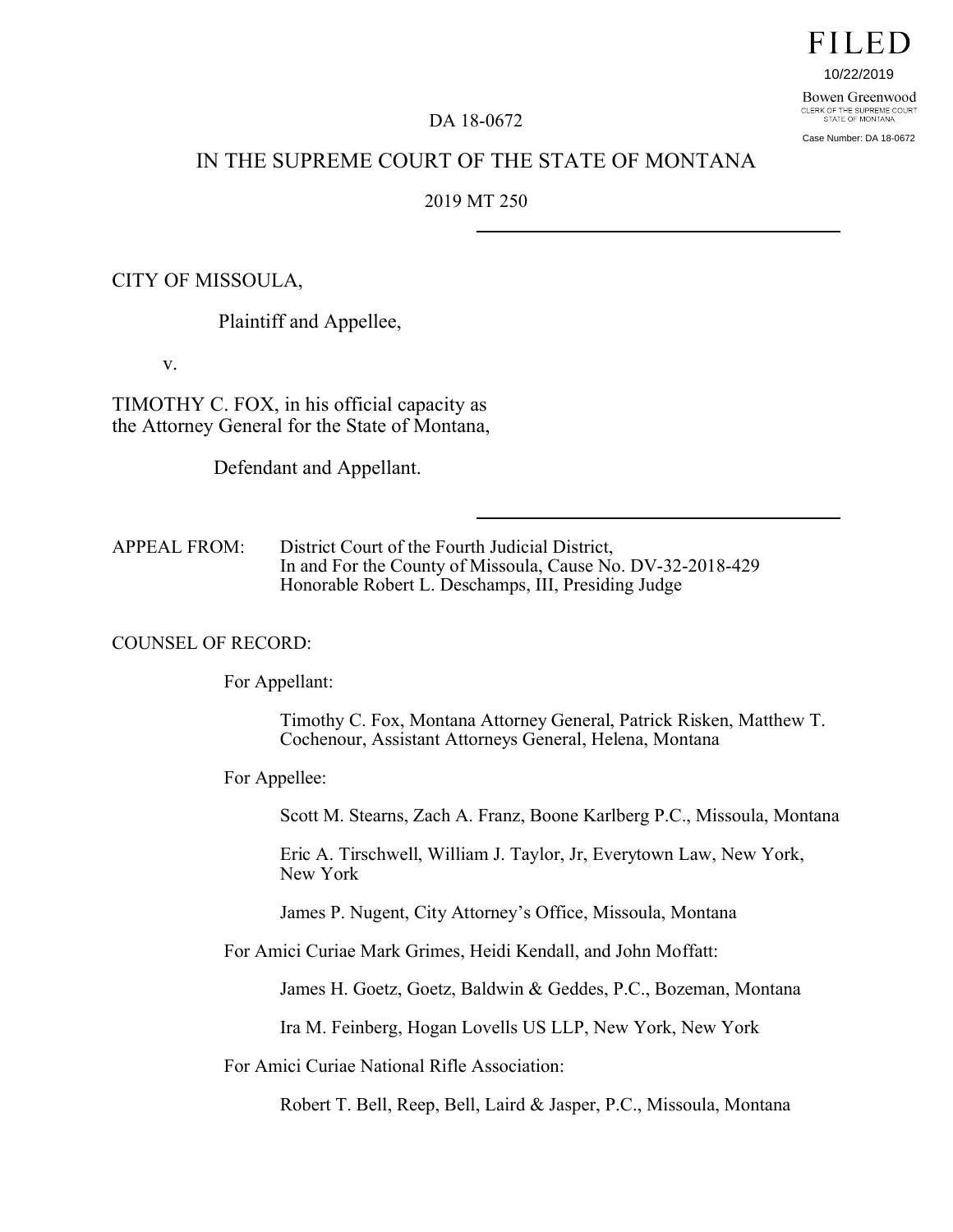F. Peter Lansiedel, Schulte Law Firm, P.C. Missoula, Montana

David H. Thompson, Cooper & Kirk, PLLC, Washington, District of Columbia

Submitted on Briefs: September 11, 2019

Decided: October 22, 2019

Filed:

 $\sqrt{2}$  $\sqrt{2n-\frac{C}{C}$ lerk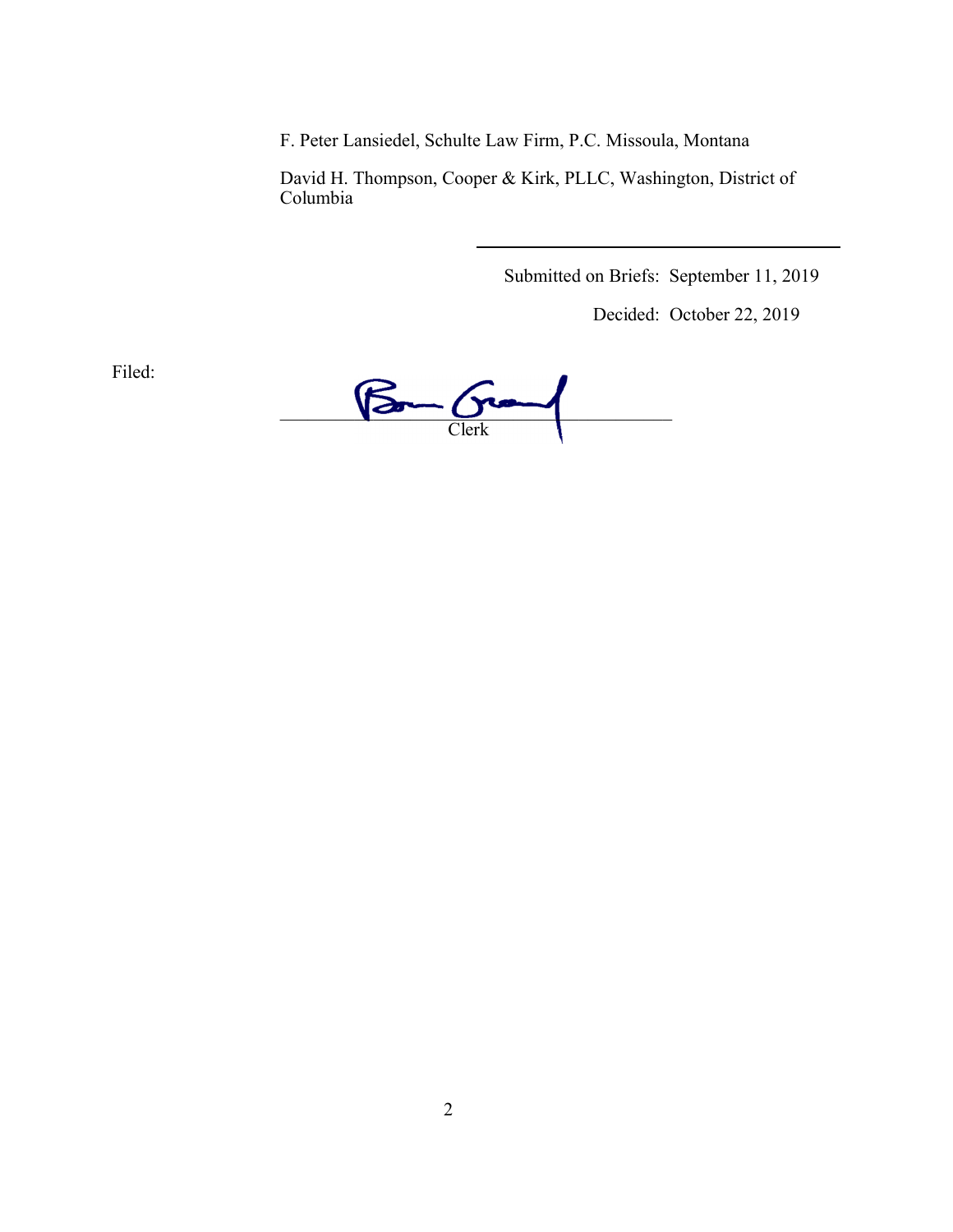Justice Jim Rice delivered the Opinion of the Court.

¶1 Timothy C. Fox, Attorney General for the State of Montana, appeals from the entry of summary judgment in favor of the City of Missoula (City or Missoula), by the Fourth Judicial District Court, Missoula County. The judgment declared that City Ordinance 3581, City of Missoula, Mont., Municipal Code § 9.60 (2016), was not prohibited under Montana law, overturning an opinion issued by the Attorney General, 57 Op. Att'y Gen. No. 1 (2017). We reverse and remand for entry of judgment in favor of the Attorney General, and restate the issues as follows:

*1. Is the City's declaratory judgment action justiciable, given the ordinance has not been enforced?*

2. Did the District Court err by holding that Missoula, a self-governing *municipality, may require background checks on firearm transfers without violating the statutory prohibition upon local government regulation of the "purchase, sale or other transfer" of firearms?* 

#### **PROCEDURAL AND FACTUAL BACKGROUND**

¶2 On September 26, 2016, the City adopted Ordinance 3581 (Ordinance), which imposed a requirement upon persons purchasing or otherwise receiving a firearm in the City, including from private unlicensed dealers, to pass a national instant background check. The Ordinance provided some exceptions for certain transfers, such as those involving immediate family members, antique firearms, law enforcement, and temporary transfers "necessary to prevent imminent death or great bodily harm to the transferee." City of Missoula, Mont., Municipal Code § 9.60.050 (2016). As the City explains, its purpose in enacting the Ordinance was "to close a loophole in federal law" that permits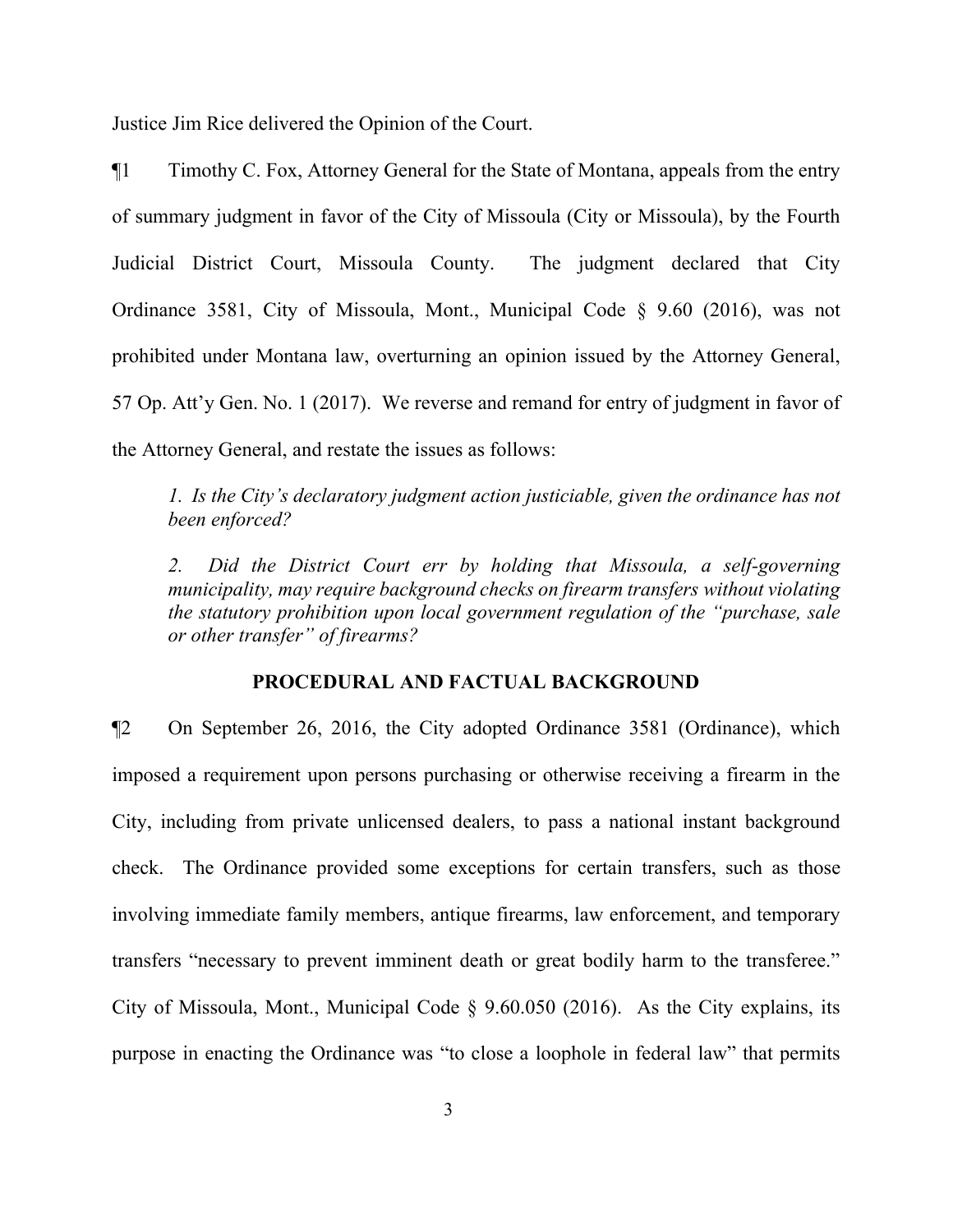firearm transfers involving private unlicensed dealers to be completed without a background check, thus facilitating the transfer of guns to convicted felons and other people otherwise barred from owning firearms. Any transferor or transferee violating the Ordinance would be guilty of a misdemeanor "punishable by a fine of up to five hundred dollars on the first offense and thereafter for subsequent violations by a fine of up to five hundred dollars or by imprisonment for not more than six months, or by both such fine and imprisonment." City of Missoula, Mont., Municipal Code § 9.60.060 (2016). A charge has not yet been brought under the Ordinance.

¶3 Shortly after the Ordinance's enactment, then-Speaker of the Montana House of Representatives, Austin Knudsen, requested an attorney general's opinion regarding the validity of the Ordinance. The Attorney General issued an Opinion that concluded that cities with self-government powers were "prohibited by Montana state law from enforcing a local regulation or ordinance requiring background checks on firearm sales or transfers," and reasoning that cities could not exercise "any power that applies to or affects the right to keep or bear arms" pursuant to  $\S$  7-1-111(9), MCA. 57 Op. Att'y Gen. No. 1, 9 (2017). The Attorney General also cited  $\S$  45-8-351(1), MCA, which generally provides a city "may not prohibit, register, tax, license, or regulate the purchase, sale or other transfer (including delay in purchase, sale, or other transfer), ownership, possession, transportation, use, or unconcealed carrying of any weapon, including a rifle, shotgun, handgun, or concealed handgun," and concluded that the Ordinance was not permissible under the statutory exception to this prohibition.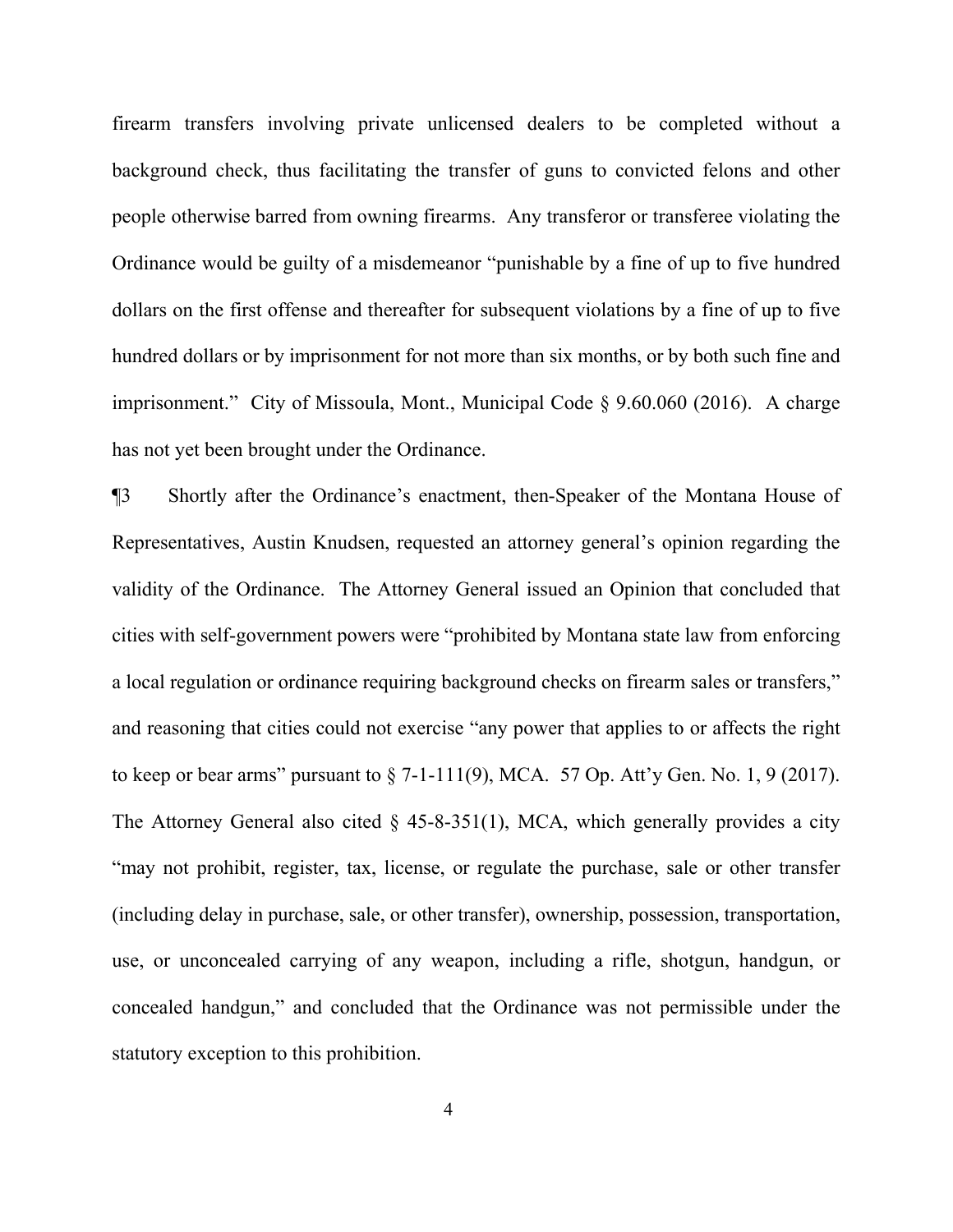¶4 The City filed this action challenging the Attorney General's Opinion and seeking a declaration that the Ordinance was a lawful exercise of its self-governing powers, and moved for summary judgment. The Attorney General sought dismissal of the action, arguing there was no justiciable controversy and that, alternatively, if the court found a justiciable controversy existed, that "established rules of statutory construction demonstrate that Missoula's claim of authority to mandate background checks as a self-governing city is error." The parties agreed there were no material factual disputes and that the case involved purely legal issues. The District Court concluded a justiciable controversy existed, that the Attorney General had failed "to recognize the law's presumption in favor of the power of local governments like Missoula's," and that the Ordinance was authorized under the statutory exception in § 45-8-351(2), MCA. It entered summary judgment for the City.

¶5 The Attorney General appeals.

#### **STANDARD OF REVIEW**

¶6 "This Court reviews a district court's grant or denial of summary judgment de novo using the same M. R. Civ. P. 56(c) criteria applied by the district court." *Somers v. Cherry Creek Dev., Inc.*, 2019 MT 101, ¶ 6, 395 Mont. 389, 439 P.3d 1281 (internal citations omitted). "If the district court determines that no genuine issue of material fact exists, the court then determines whether the moving party is entitled to judgment as a matter of law. This determination is a conclusion of law, which we review for correctness." *Corp. Air v. Edwards Jet Ctr. Mont. Inc.*, 2008 MT 283, ¶ 25, 345 Mont. 336, 190 P.3d 1111 (internal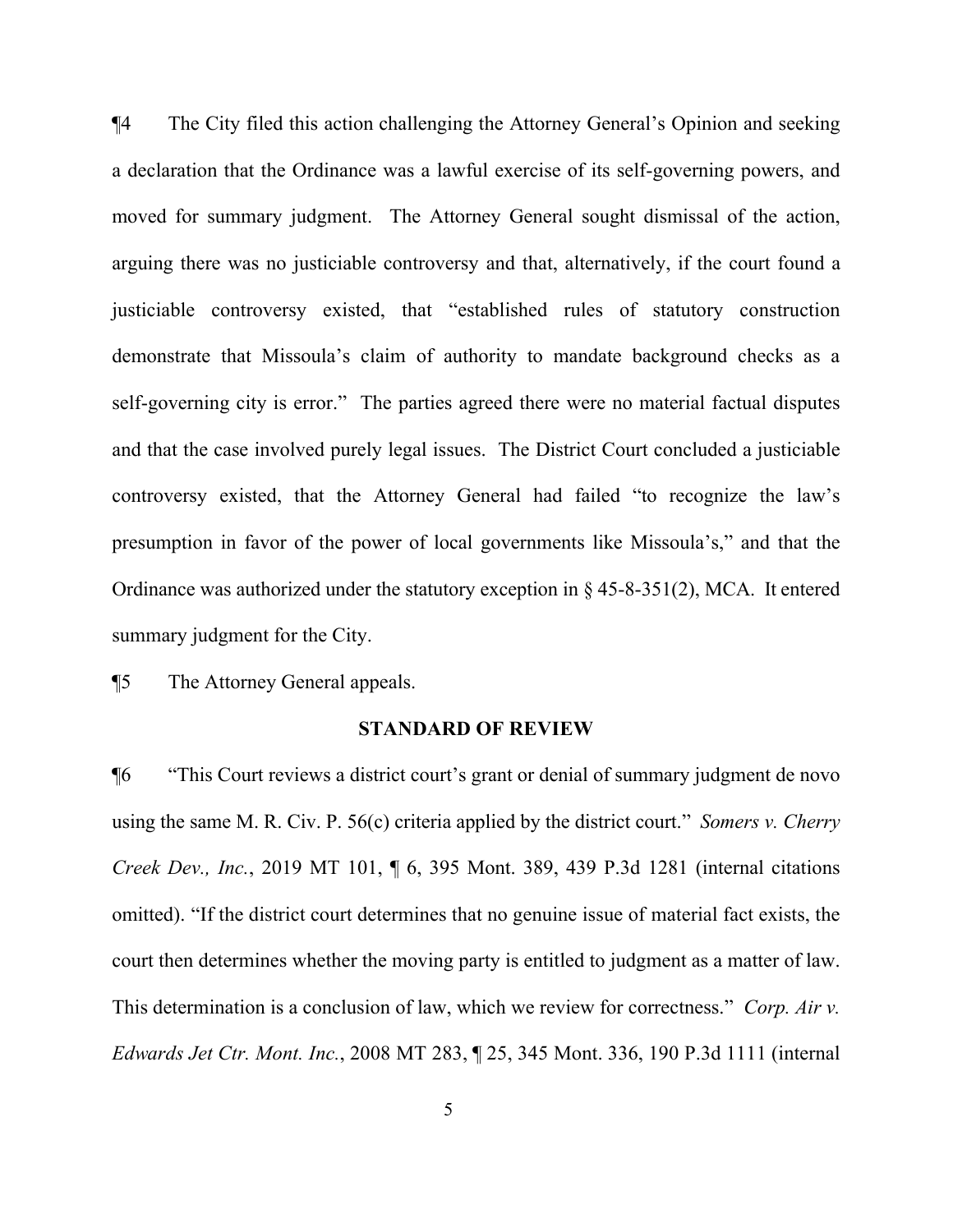citations omitted). "Our standard of review pertaining to a declaratory judgment is to determine if the court's interpretation of law is correct." *Roe v. City of Missoula*, 2009 MT 417, ¶ 15, 354 Mont. 1, 221 P.3d 1200 (citation omitted).

¶7 "Issues of justiciability, such as standing, and ripeness, also are questions of law, for which our review is de novo." *Weems v. State*, 2019 MT 98, ¶ 7, 395 Mont. 350, 440 P.3d 4 (citation omitted).

¶8 "The interpretation of a statute is a question of law that we review for correctness." *Clark Fork Coal. v. Tubbs*, 2016 MT 229, ¶ 18, 384 Mont. 503, 380 P.3d 771 (citation omitted).

#### **DISCUSSION**

¶9 *1. Is the City's declaratory judgment action justiciable, given the ordinance has not been enforced?*

¶10 The Attorney General moved to dismiss Missoula's declaratory judgment action because Missoula had not attempted to enforce the Ordinance. The Attorney General argued that the lawsuit was an unauthorized appeal of his office's Opinion, and merely sought an advisory opinion from the courts. The District Court acknowledged that a difference in opinion on the effect of the statutes "does not result in an actual controversy," but noted that the Attorney General's Opinion had resulted in the Ordinance being "essentially unenforced for over a year," and reasoned that dismissing the case would just be "kicking the case down the road" because a case would inevitably arise upon enforcement of the Ordinance.

6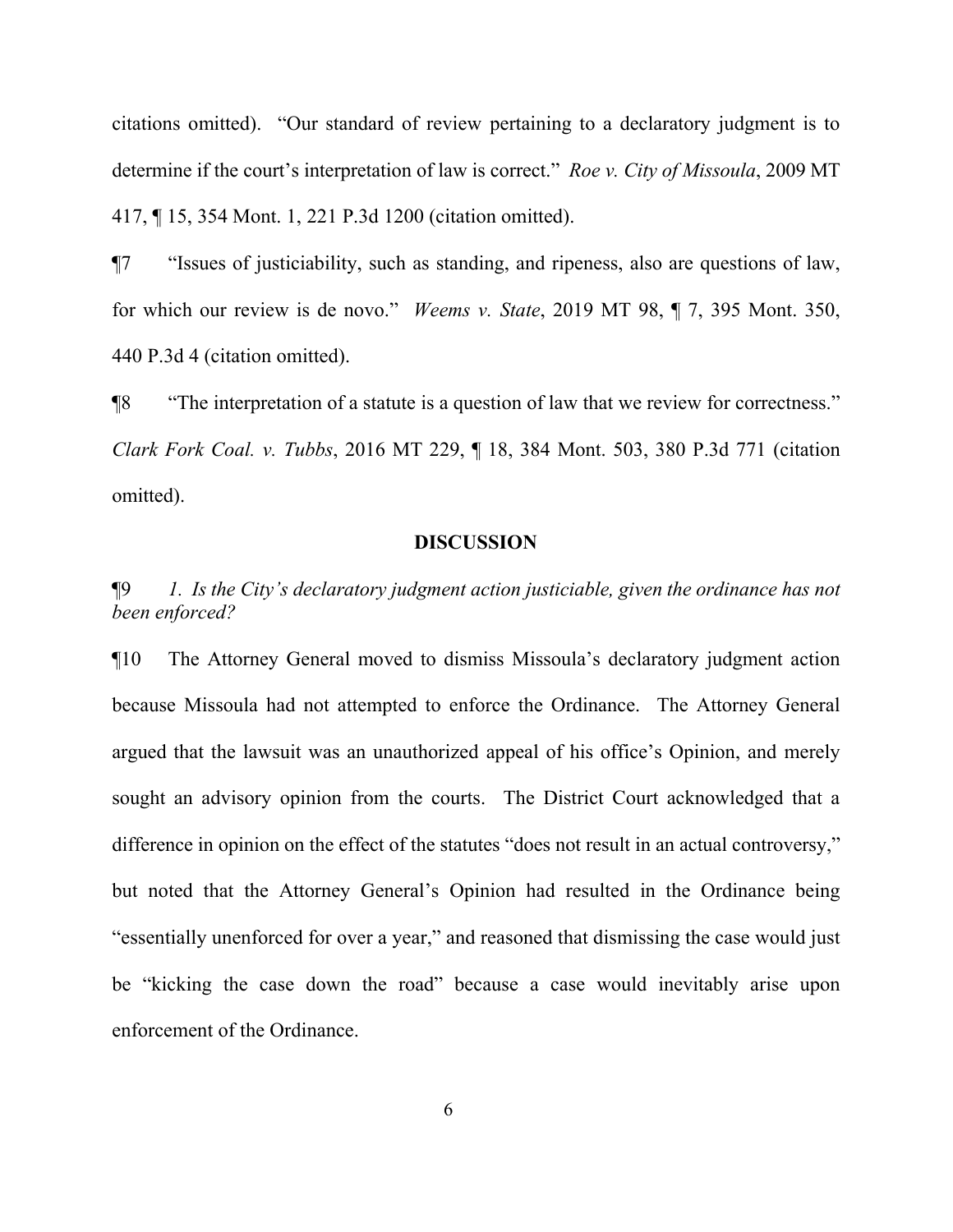¶11 Justiciability is a threshold determination for all actions, including under the Uniform Declaratory Judgment Act, § 27-8-101, et. seq., MCA. *Northfield Ins. Co. v. Mont. Ass'n of Ctys.*, 2000 MT 256, ¶ 12, 301 Mont. 472, 10 P.3d 813 ("We apply the justiciable controversy test to actions for declaratory judgment to prevent courts from determining purely speculative or academic matters, entering anticipatory judgments, providing for contingencies which may arise later, declaring social status, dealing with theoretical problems, answering moot questions, or giving abstract or advisory opinions"); *see also Chipman v. Nw. Healthcare Corp*., 2012 MT 242, ¶ 19, 366 Mont. 450, 288 P.3d 193. "The controversy must be one upon which the judgment of the court may effectively operate, as distinguished from a debate or argument invoking a purely political, administrative, philosophical or academic conclusion." *Chipman*, ¶ 19. "In contrast to a 'purely political, administrative, philosophical or academic' issue, an issue is justiciable if within the constitutional power of a court to decide, an issue in which the asserting party has an actual, non-theoretical interest, and an issue upon which a judgment can 'effectively operate' and provide meaningful relief." *Larson v. State*, 2019 MT 28, ¶ 18, 394 Mont. 167, 434 P.3d 241 (internal citations omitted).

¶12 In *Hardy v. Krutzfeldt*, 206 Mont. 521, 672 P.2d 274 (1983), parties to a contract sought a judgment declaring that a "right of first refusal" provision within the contract was void as an unlawful restraint of trade. *Hardy*, 206 Mont. at 522, 672 P.2d at 274. However, there was no evidence that any transaction had been "affected" by the contract provision. *Hardy*, 206 Mont. at 524, 672 P.2d at 275. We concluded that a justiciable controversy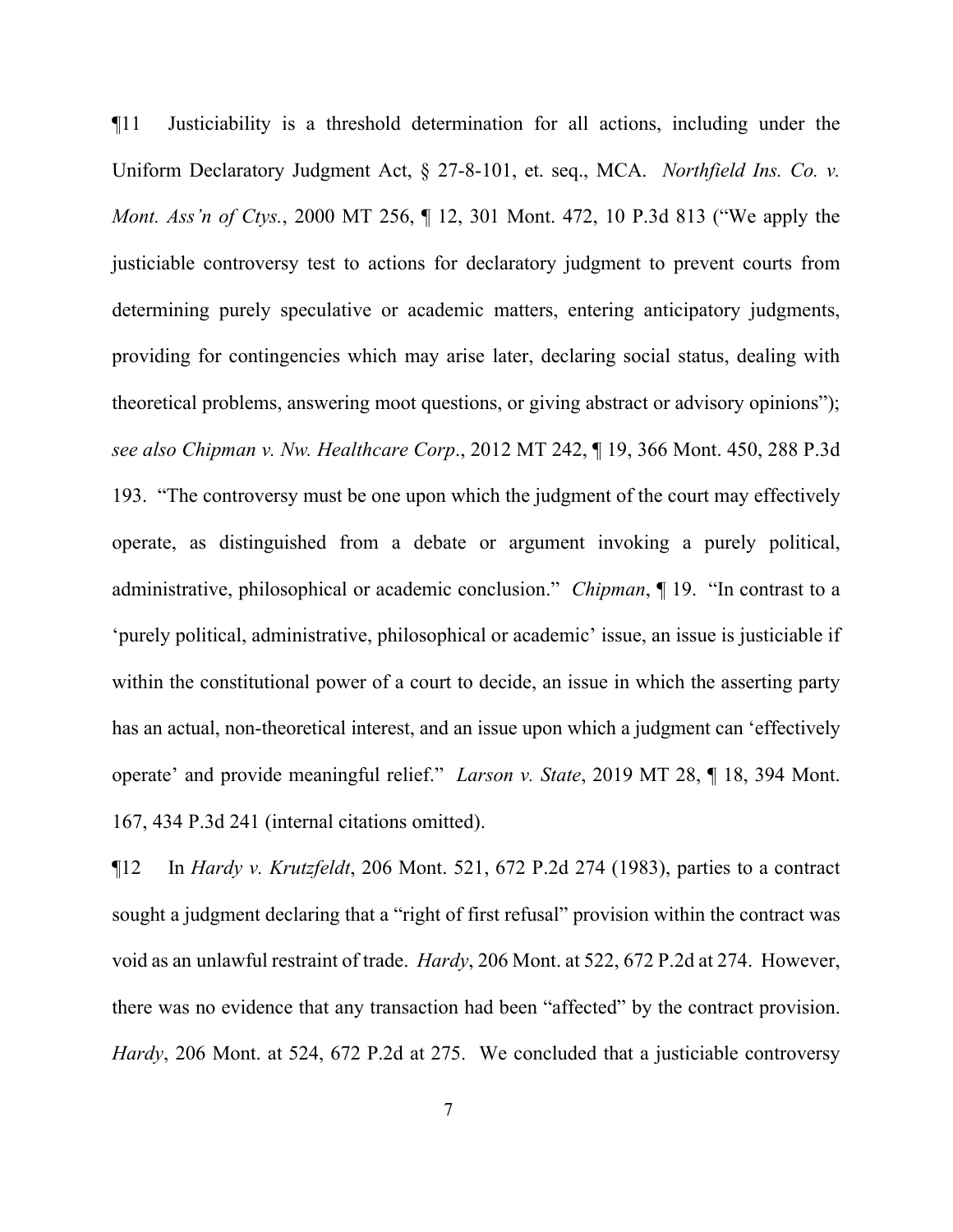was not presented, reasoning that, despite the remedial purposes of the Uniform Declaratory Judgments Act, "[t]he only thing before this Court in this case is a difference of opinion among lawyers on the legal effect of the pre-emptive first refusal clause. We do not have before us any litigants involved in an actual controversy who are deprived of a property right . . . . No concrete controversy is here." *Hardy*, 206 Mont. at 525, 672 P.2d at 276.

¶13 Unlike the private difference of opinion in *Hardy*, the dispute here involves an Attorney General's Opinion that concluded Missoula was without authority to enact the Ordinance. In *Bullock v. Fox*, 2019 MT 50, 395 Mont. 35, 435 P.3d 1187, the Attorney General issued an opinion that concluded, under governing statutes, the Governor and Director of Montana Fish, Wildlife and Parks could not acquire a conservation easement on behalf of the State without approval of the Board of Land Commissioners. *Bullock*, ¶¶ 8-10. Although the justiciability issue involved standing, we concluded in *Bullock* that "[t]he injury alleged in this proceeding, that the A.G. Opinion blocks the Governor and FWP Director from effectuating the duties of their respective offices, is a concrete injury . . . ." *Bullock*, ¶ 39. In support, we noted the general proposition that an attorney general's opinion "is controlling unless overruled by a state district court or the supreme court," citing *O'Shaughnessy v. Wolfe*, 212 Mont. 12, 16, 685 P.2d 361, 363 (1984), and  $$2-15-501(7)$ , MCA.

¶14 The injury asserted here is not a theoretical one dependent upon a possible future transaction or possible future violation of the Ordinance. To enforce the Ordinance at all,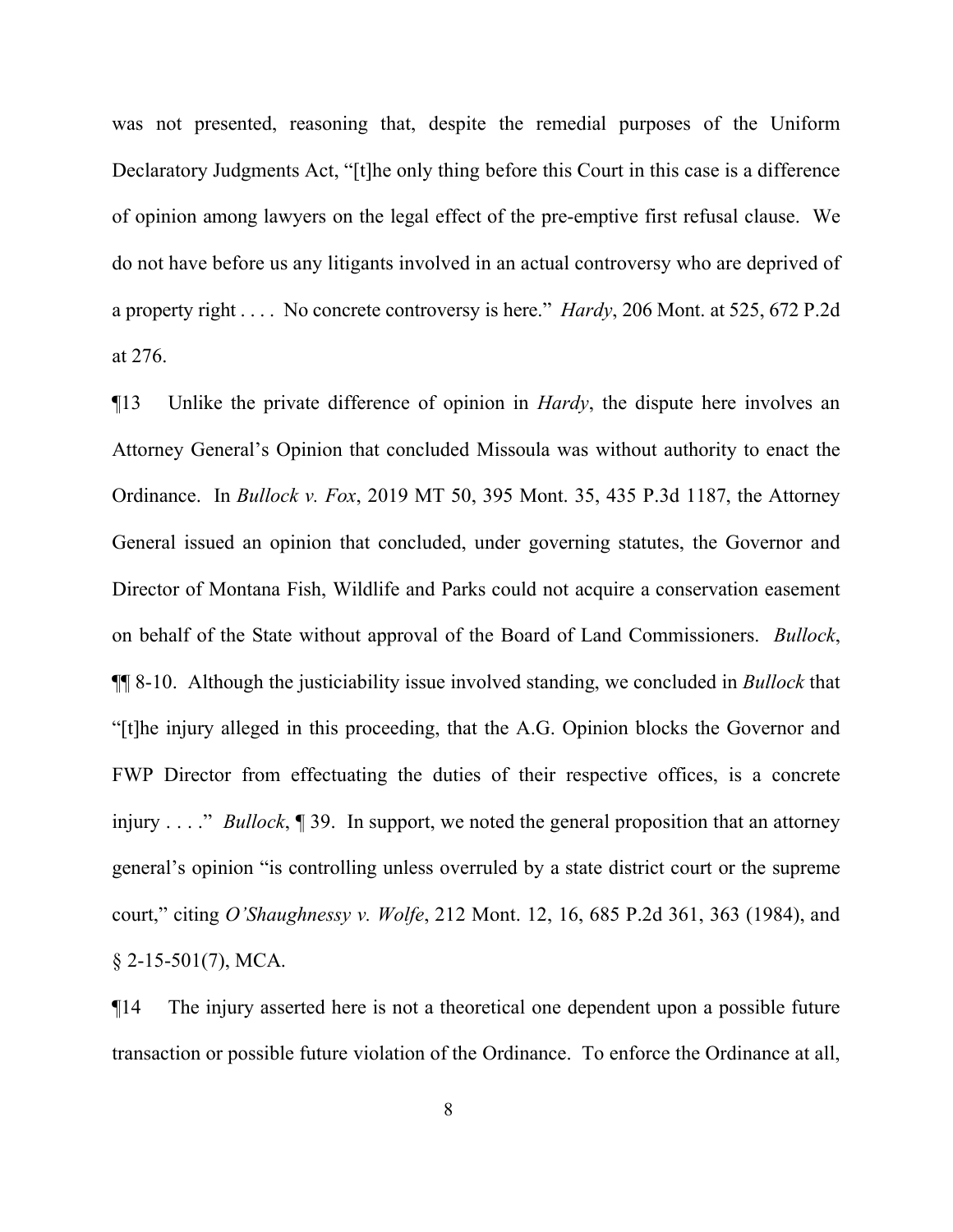Missoula would need to proceed in contravention to the Attorney General's Opinion, which, as explained above, carries the imprimatur of legal authority "unless overruled by a state district court or the supreme court," *Bullock*, ¶ 9, and Missoula would thus risk whatever liabilities could result from such action. In light of the Attorney General's determination, a judgment by the courts regarding the City's authority to enact the Ordinance would effectively operate on an actual, non-theoretical controversy, grant meaningful relief, and not constitute a mere advisory opinion. *Larson*, ¶ 18. As in *Bullock*, we conclude the issuance of the Attorney General's Opinion has presented a justiciable controversy, for which the only meaningful relief available to Missoula is to challenge the Opinion in the courts.

¶15 Provided the controversy is justiciable, the purpose of a declaratory judgment is "to afford relief from uncertainty and insecurity with respect to rights, status, and other legal relations; and it is to be liberally construed and administered." Section 27-8-102, MCA; *see also Larson*, ¶ 33. We concur with the District Court that this matter is properly before the courts.

¶16 *2. Did the District Court err by holding that Missoula, a self-governing municipality, may require background checks on firearm transfers without violating the statutory prohibition upon local government regulation of the "purchase, sale or other transfer" of firearms?*

¶17 The Attorney General argues that the District Court's determination that the Ordinance is authorized under  $\frac{1}{2}$  45-8-351(2)(a), MCA, the exception to the general prohibition upon local government regulation of firearms set forth in § 45-8-351(1), MCA, is an erroneous, expansive application of the exception that would swallow the statute. The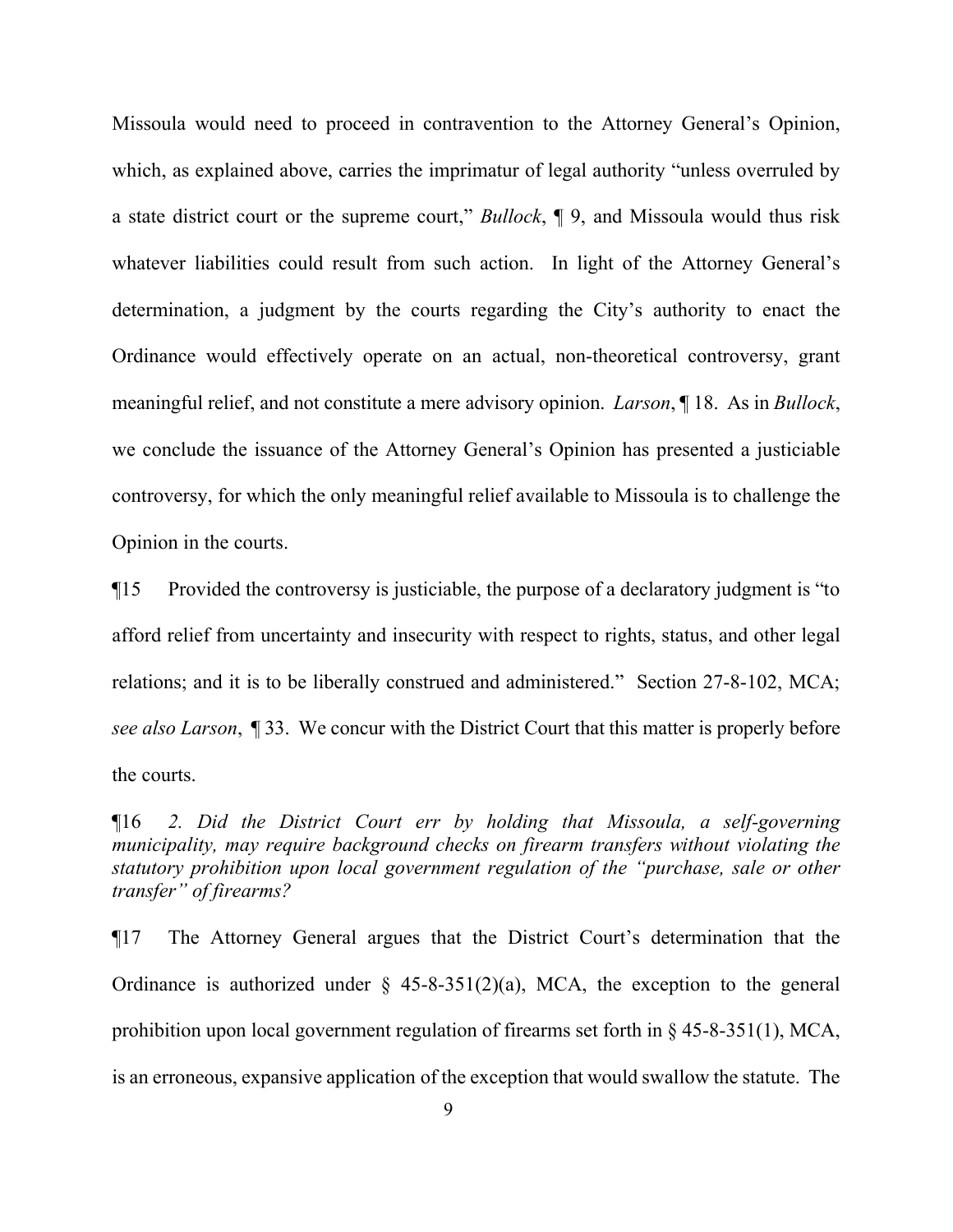Attorney General argues § 45-8-351, MCA, must be read and harmonized with § 7-1-111(9), MCA, which provides that a local government with self-governing powers "is prohibited from exercising . . . any power that applies to or affects the right to keep or bear arms . . . ." Missoula answers that the District Court correctly determined the Ordinance was validly enacted pursuant to the language within  $\S$  45-8-351(2)(a), MCA, which authorizes cities to "prevent and suppress . . . the possession of firearms by convicted felons, adjudicated mental incompetents, illegal aliens, and minors."

¶18 This appeal presents a question of statutory interpretation. "In the construction of a statute, the office of the judge is simply to ascertain and declare what is in terms or in substance contained therein, not to insert what has been omitted or to omit what has been inserted. Where there are several provisions or particulars, such a construction is, if possible, to be adopted as will give effect to all." Section 1-2-101, MCA. "We interpret a statute first by looking to its plain language. We construe a statute by reading and interpreting the statute as a whole, 'without isolating specific terms from the context in which they are used by the Legislature.'... Statutory construction should not lead to absurd results if a reasonable interpretation can avoid it." *Mont. Sports Shooting Ass'n v. State*, 2008 MT 190, ¶ 11, 344 Mont. 1, 185 P.3d 1003 (internal citations omitted). "Statutory construction is a 'holistic endeavor' and must account for the statute's text, language, structure, and object." *State v. Heath*, 2004 MT 126, ¶ 24, 321 Mont. 280, 90 P.3d 426 (internal citation omitted). The duty of this Court is to "read and construe each statute as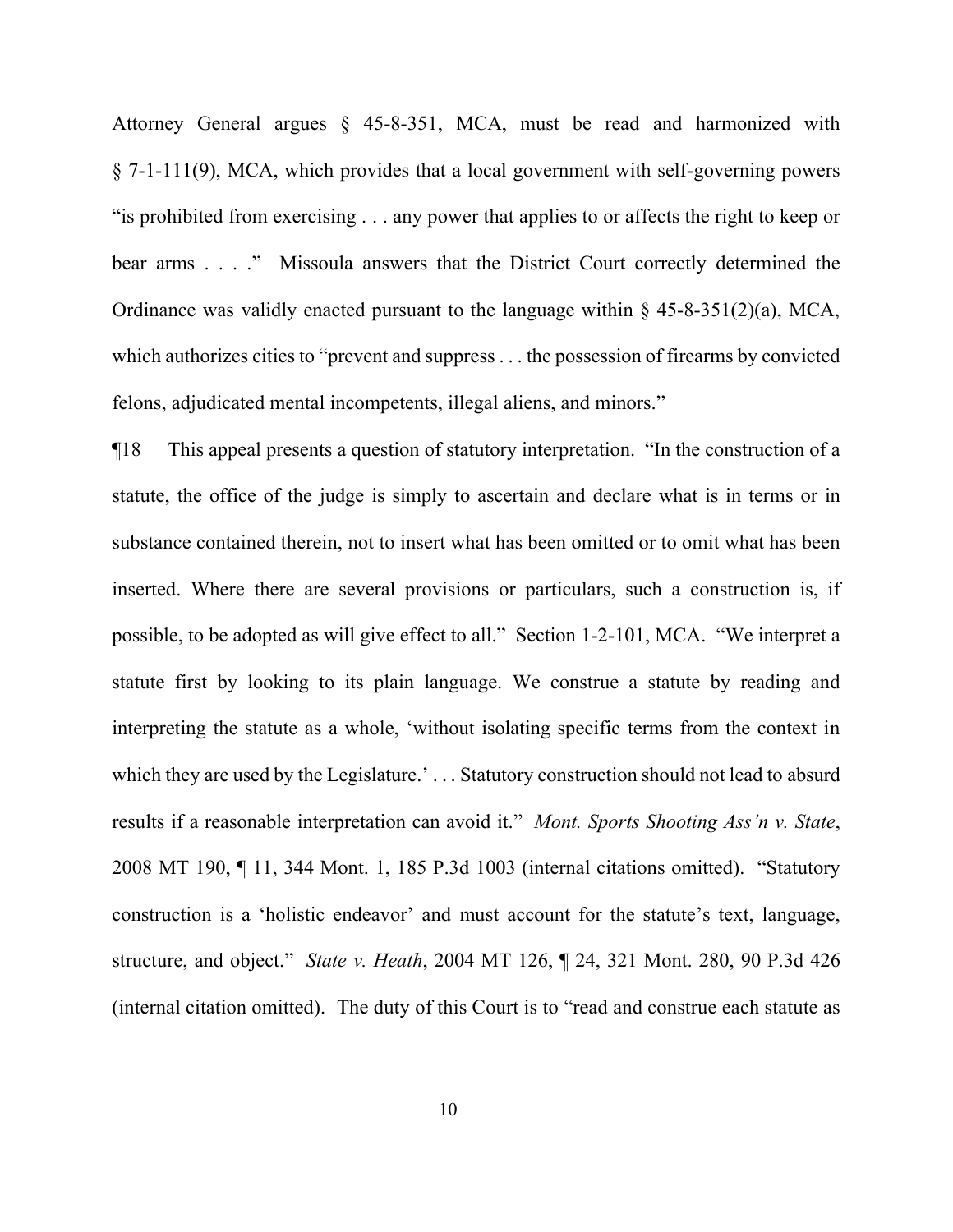a whole" so that we may "give effect to the purpose of the statute." *State v. Triplett*,

2008 MT 360, ¶ 25, 346 Mont. 383, 195 P.3d 819 (internal citations omitted).

¶19 Section 45-8-351, MCA, provides, in pertinent part:

**Restriction on local government regulation of firearms.** (1) Except as provided in subsection (2), a county, city, town, consolidated local government, or other local government unit may not prohibit, register, tax, license, or regulate the purchase, sale or other transfer (including delay in purchase, sale, or other transfer), ownership, possession, transportation, use, or unconcealed carrying of an weapon, including a rifle, shotgun, handgun, or concealed handgun.

(2) (a) For public safety purposes, a city or town may regulate the discharge of rifles, shotguns, and handguns. A county, city, town, consolidated local government, or other local government unit has power to prevent and suppress the carrying of concealed or unconcealed weapons to a public assembly, publicly owned building, park under its jurisdiction, or school, and the possession of firearms by convicted felons, adjudicated mental incompetents, illegal aliens, and minors.

¶20 Subsection (1) of the statute provides a list of specific actions local governments are prohibited from taking in regard to firearm regulation. A local government may not " prohibit, register, tax, license, or regulate" any of the following: the "purchase," "sale," "other transfer," "ownership," "possession," "transportation," and "use" of a firearm. Subsection (2) provides an exception to the prohibitions in subsection (1), and is the premise upon which Missoula enacted the Ordinance. As the Ordinance states:

This ordinance is adopted pursuant to the statutory powers explicitly granted to Montana local governments pursuant to subsection 45-8-351(2) MCA for public safety purposes to prevent and suppress the possession of firearms by convicted felons, adjudicated mental incompetents, illegal aliens, and minors. . . as a prevention mechanism to serve as a deterrent to convicted felons, adjudicated mental incompetents[,] illegal aliens[,] and minors unlawfully obtaining possession of firearms.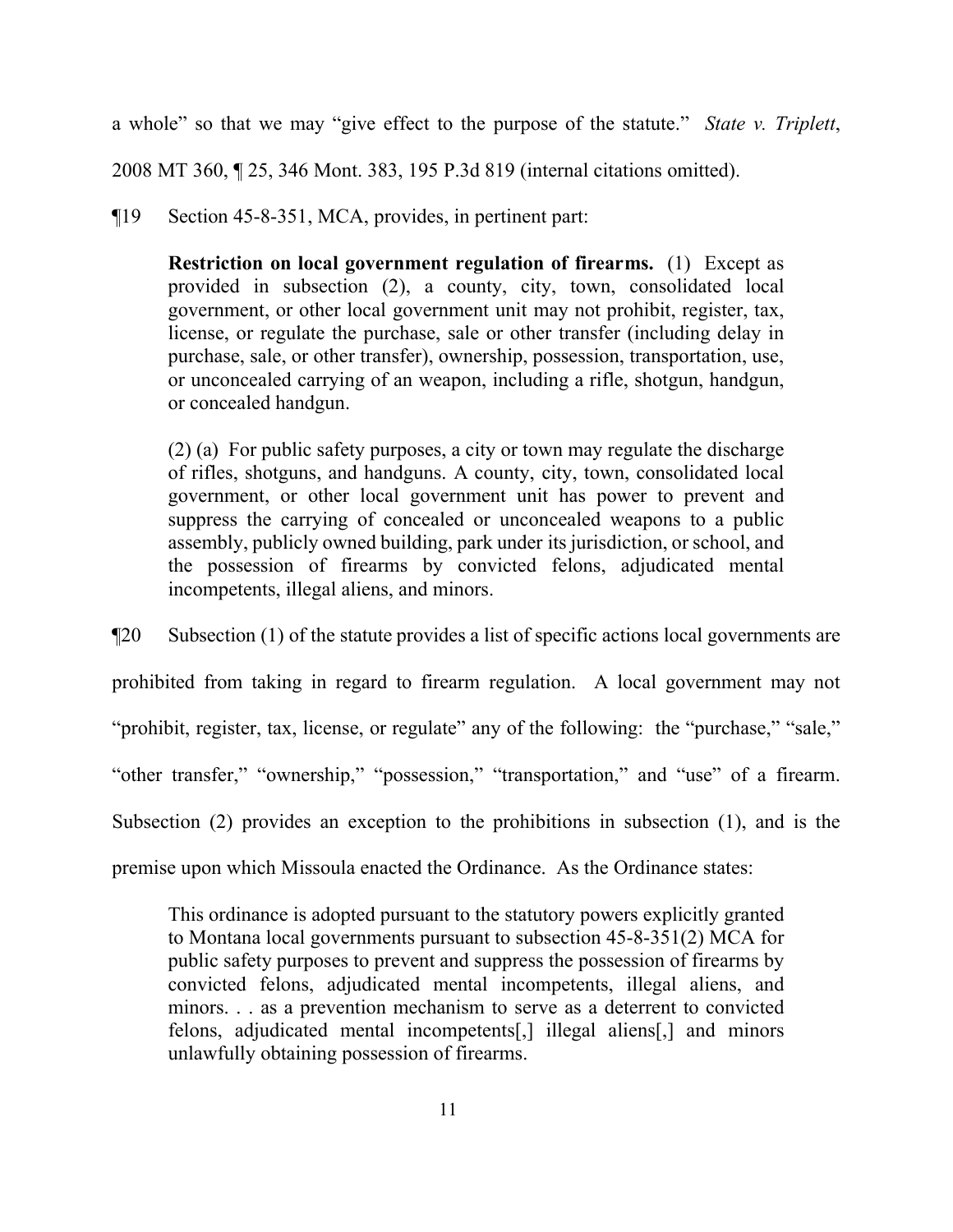Thus, as the Ordinance itself explains, the entirety of its regulatory scheme is premised upon, in isolation, the wording in subsection (2) of the statute that grants cities the power "to prevent and suppress . . . the *possession* of firearms by convicted felons, adjudicated mental incompetents, illegal aliens, and minors." (Emphasis added.)

¶21 However, the Ordinance, as well as the City's arguments and the District Court's order, fails to account for the remaining language within  $\S$  45-8-351, MCA, and thus fails to properly apply the standards of statutory interpretation. "Possession" of firearms is only one of multiple functions the statute explicitly prohibits cities from regulating under subsection (1); the others are "purchase," "sale," "other transfer," "ownership," "transportation," and "use." Nothing within the language of subsection (2) permits cities to regulate these other functions in any manner, yet the Ordinance does so. Although purporting to merely suppress the "possession" of firearms by convicted felons, adjudicated mental incompetents, illegal aliens, and minors, the scheme of the Ordinance goes much further. It requires that "every firearm transfer . . . in the City of Missoula, shall be subject to background check." City of Missoula, Mont., Municipal Code § 9.60.030 (2016). Thus, at a minimum, it regulates, in violation of subsection (1), the "purchase," "sale," and "other transfer" of firearms; and not merely by those who are convicted felons, adjudicated mental incompetents, illegal aliens, and minors, but by *everyone* who engages in a transaction with a private, unlicensed dealer and who does not qualify for an exception under the Ordinance.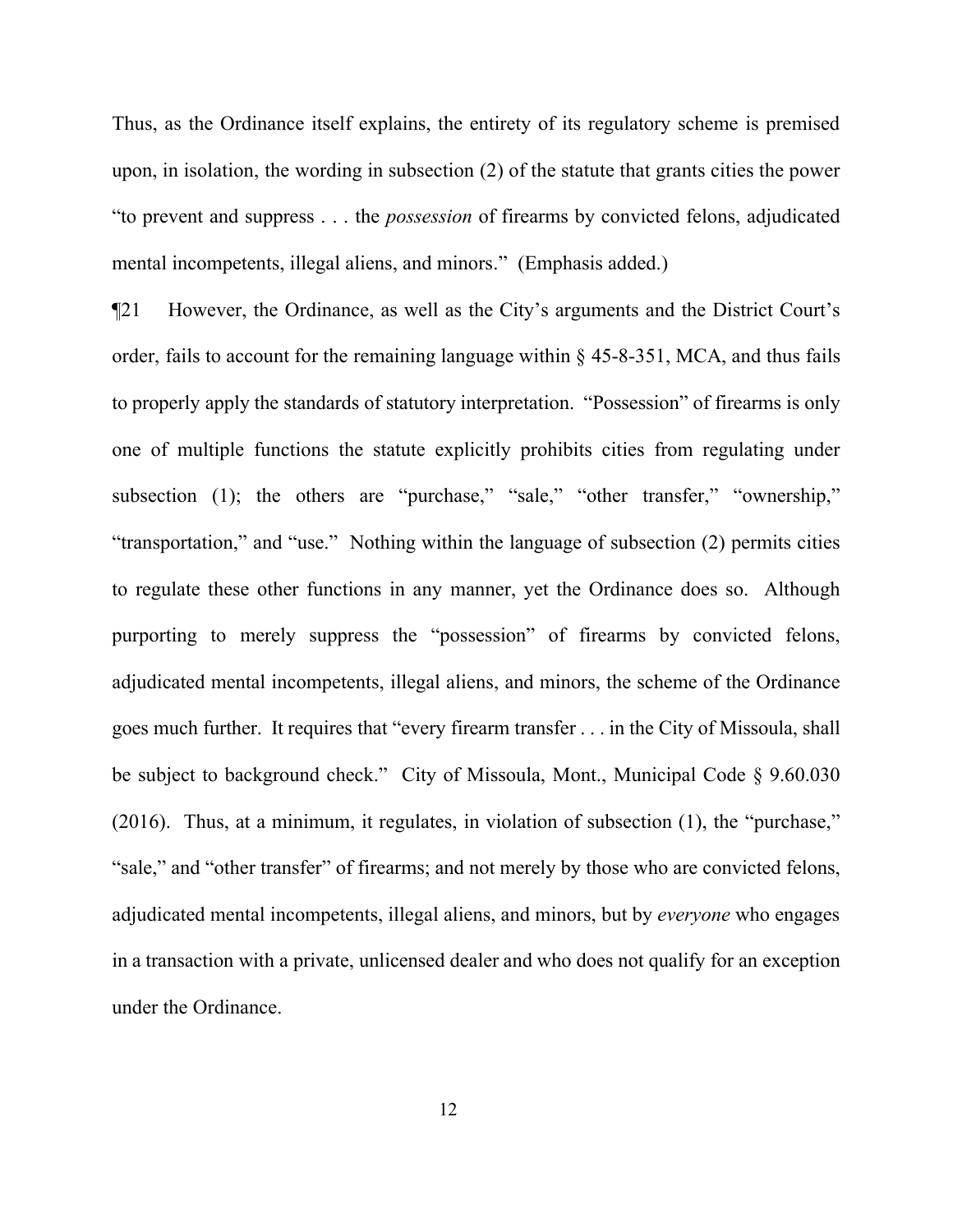¶22 As the Attorney General notes, the District Court's interpretation of the exception in subsection (2) is overbroad. As the Ordinance offers, its background check requirements for firearm transactions is intended to be a "prevention mechanism to serve as a deterrent" to the possession of firearms. City of Missoula, Mont., Municipal Code § 9.60.010 (2016). Under such a rationale, virtually any kind of regulation could be justified as being a "deterrent" to possessing firearms and would permit the exception within subsection (2) to swallow the rule in subsection (1), an absurd result. Harmonizing and reading the statute holistically does not permit such a rendering. Statutory interpretation cannot divest the authority of other provisions, or render other provisions, superfluous. *Hendershott v. Westphal*, 2011 MT 73, ¶ 20, 360 Mont. 66, 253 P.3d 806; *see also Mont. Trout Unlimited v. Mont. Dep't of Nat. Res. & Conservation,* 2006 MT 72, ¶ 23, 331 Mont. 483, 133 P.3d 224. This proper reading of  $\S$  45-8-351, MCA, is also consistent with  $\S$  7-1-111(9), MCA. ¶23 As the District Court noted, the powers of self-governing local governments must be liberally construed, but this presumption cannot override specific legislative preemption, as here. *See City of Missoula v. Franklin*, 2018 MT 218, ¶¶ 13-15, 392 Mont. 440, 425 P.3d 1285; § 7-1-106, MCA. The express statutory prohibition upon cities in § 45-8-351(1), MCA, is a limitation on Missoula's self-governing powers.

¶24 The judgment entered by the District Court is reversed. We remand this matter for entry of judgment in favor of the Attorney General.

#### /S/ JIM RICE